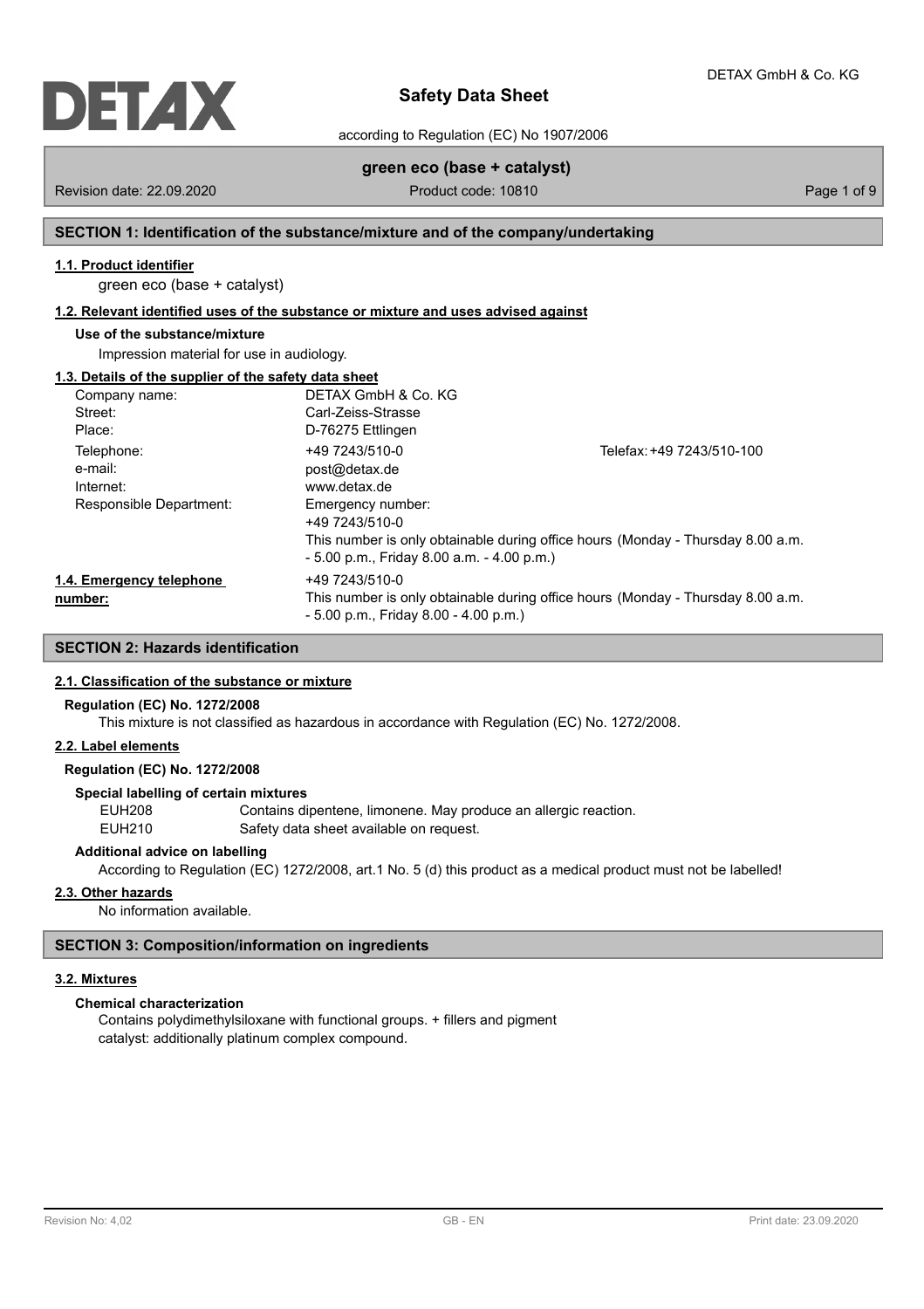

according to Regulation (EC) No 1907/2006

## **green eco (base + catalyst)**

Revision date: 22.09.2020 **Product code: 10810** Product code: 10810

#### **Hazardous components**

| <b>CAS No</b> | Chemical name                                             |              |                  |              |  |
|---------------|-----------------------------------------------------------|--------------|------------------|--------------|--|
|               | EC No                                                     | Index No     | <b>REACH No</b>  |              |  |
|               | <b>GHS Classification</b>                                 |              |                  |              |  |
| 14464-46-1    | cristobalite flour                                        |              |                  | $10 - 545 %$ |  |
|               | 238-455-4                                                 |              |                  |              |  |
|               | STOT RE 1; H372                                           |              |                  |              |  |
| 8042-47-5     | paraffin oil                                              |              |                  | $5 - 10%$    |  |
|               | 232-455-8                                                 |              | 01-2119487078-27 |              |  |
|               | Asp. Tox. 1; H304                                         |              |                  |              |  |
| 540-97-6      | Dodecaemthylcyclohexasiloxane                             |              |                  | < 0.5 %      |  |
|               | 208-762-8                                                 |              | 01-2119517435-42 |              |  |
| 541-02-6      | Decamethylcyclopentasiloxane                              |              |                  | < 0.5 %      |  |
|               | 208-764-9                                                 |              | 01-2119511367-43 |              |  |
| 556-67-2      | octamethylcyclotetrasiloxane                              |              |                  | < 0.5 %      |  |
|               | 209-136-7                                                 | 014-018-00-1 | 01-2119529238-36 |              |  |
|               | Flam. Liq. 3, Repr. 2, Aquatic Chronic 4; H226 H361f H413 |              |                  |              |  |

Full text of H and EUH statements: see section 16.

## **SECTION 4: First aid measures**

## **4.1. Description of first aid measures**

#### **After inhalation**

Provide fresh air. If breathing is irregular or stopped, administer artificial respiration. Medical treatment necessary.

#### **After contact with skin**

Remove product mechanically with cloth or paper. Wash with plenty of water and soap. In case of visible changes on the skin or complaints, seek medical advice (if possible have label or safety data sheet with you).

#### **After contact with eyes**

After eye contact: Rinse immediately carefully and thoroughly with eye-bath or water. Consult an ophthalmologist.

#### **After ingestion**

Rinse mouth immediately and drink plenty of water. Let water be drunken in little sips ( dilution effect). Do not induce vomiting. If you feel unwell, seek medical advice.

## **4.2. Most important symptoms and effects, both acute and delayed**

No information available.

## **4.3. Indication of any immediate medical attention and special treatment needed**

Treat symptomatically.

## **SECTION 5: Firefighting measures**

# **5.1. Extinguishing media**

## **Suitable extinguishing media**

Co-ordinate fire-fighting measures to the fire surroundings.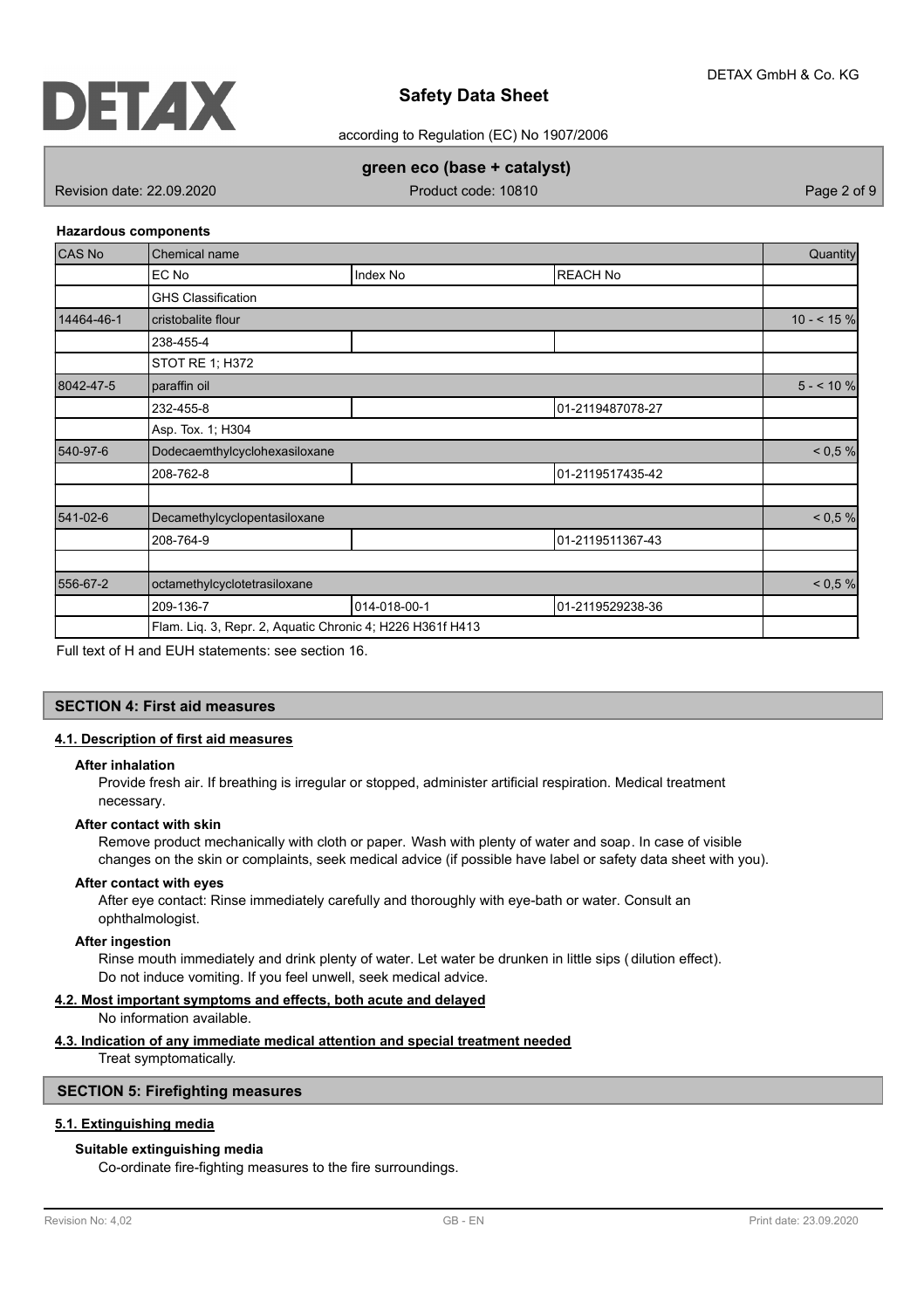

according to Regulation (EC) No 1907/2006

## **green eco (base + catalyst)**

Revision date: 22.09.2020 **Product code: 10810** Product code: 10810

## **5.2. Special hazards arising from the substance or mixture**

Non-flammable. Vapours can form explosive mixtures with air.

# **5.3. Advice for firefighters**

In case of fire: Wear self-contained breathing apparatus.

## **Additional information**

Use water spray jet to protect personnel and to cool endangered containers. Suppress gases/vapours/mists with water spray jet. Collect contaminated fire extinguishing water separately. Do not allow entering drains or surface water.

#### **SECTION 6: Accidental release measures**

## **6.1. Personal precautions, protective equipment and emergency procedures**

Provide adequate ventilation. Do not breathe gas/fumes/vapour/spray. Avoid contact with skin, eyes and clothes. Use personal protection equipment.

#### **6.2. Environmental precautions**

Do not allow to enter into surface water or drains.

#### **6.3. Methods and material for containment and cleaning up**

Absorb with liquid-binding material (e.g. sand, diatomaceous earth, acid- or universal binding agents). Treat the recovered material as prescribed in the section on waste disposal.

#### **6.4. Reference to other sections**

Safe handling: see section 7 Personal protection equipment: see section 8 Disposal: see section 13

## **SECTION 7: Handling and storage**

#### **7.1. Precautions for safe handling**

#### **Advice on safe handling**

If handled uncovered, arrangements with local exhaust ventilation have to be used. Do not breathe gas/fumes/vapour/spray.

#### **Advice on protection against fire and explosion**

No special fire protection measures are necessary.

## **7.2. Conditions for safe storage, including any incompatibilities**

#### **Requirements for storage rooms and vessels**

Keep container tightly closed. Keep locked up. Store in a place accessible by authorized persons only. Provide adequate ventilation as well as local exhaustion at critical locations.

#### **Hints on joint storage**

Do not store with acids, lyes, alcohols, metallic powders and metallic oxides (release of hydrogen is favoured).

#### **Further information on storage conditions**

Keep only in the original container in a cool, dry and well-ventilated place, away from foodstuffs.

## **7.3. Specific end use(s)**

Ear impression material. For use by trained specialist staff.

## **SECTION 8: Exposure controls/personal protection**

## **8.1. Control parameters**

## **8.2. Exposure controls**

#### **Appropriate engineering controls**

If handled uncovered, arrangements with local exhaust ventilation have to be used. Do not breathe gas/fumes/vapour/spray.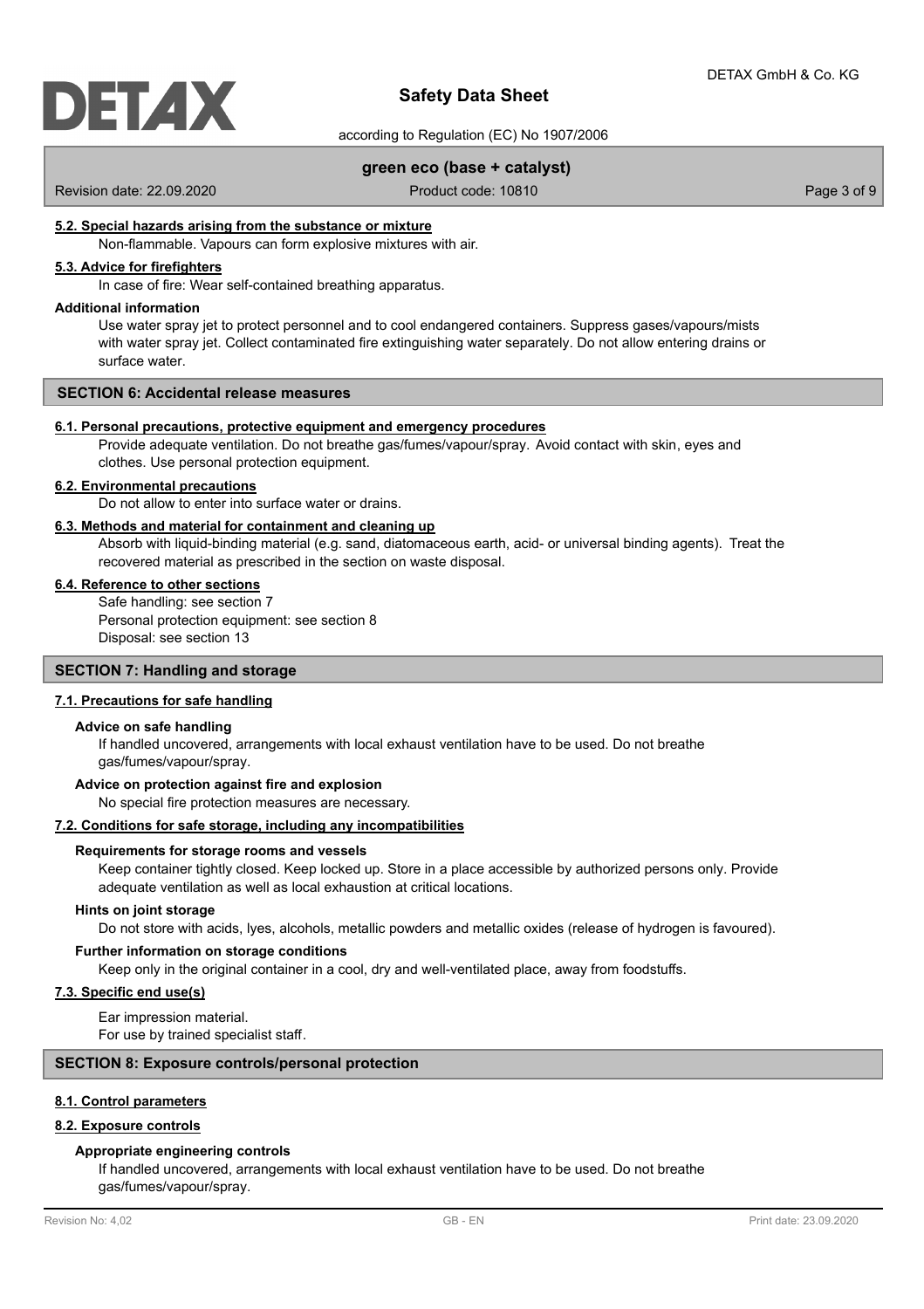

## according to Regulation (EC) No 1907/2006

## **green eco (base + catalyst)**

Revision date: 22.09.2020 **Product code: 10810** Product code: 10810

## **Protective and hygiene measures**

Remove contaminated, saturated clothing immediately. Draw up and observe skin protection programme. Wash hands and face before breaks and after work and take a shower if necessary . When using do not eat or drink.

## **Eye/face protection**

Wear eye/face protection.

#### **Hand protection**

When handling with chemical substances, protective gloves must be worn with the CE-label including the four control digits. The quality of the protective gloves resistant to chemicals must be chosen as a function of the specific working place concentration and quantity of hazardous substances. For special purposes, it is recommended to check the resistance to chemicals of the protective gloves mentioned above together with the supplier of these gloves.

Suitable are gloves of the following material: NBR (Nitrile rubber)

## **Skin protection**

Wear suitable protective clothing.

## **Respiratory protection**

In case of inadequate ventilation wear respiratory protection.

## **SECTION 9: Physical and chemical properties**

## **9.1. Information on basic physical and chemical properties**

| Physical state:                                | Paste                         |                                  |
|------------------------------------------------|-------------------------------|----------------------------------|
| Colour:                                        | base: green, catalyst: yellow |                                  |
| Odour:                                         | like Lemon                    |                                  |
|                                                |                               | <b>Test method</b>               |
| pH-Value:                                      | not determined                |                                  |
| Changes in the physical state                  |                               |                                  |
| Melting point:                                 | not determined                |                                  |
| Initial boiling point and boiling range:       | not determined                |                                  |
| Flash point:                                   |                               | >100 °C DIN 51755                |
| Flammability                                   |                               |                                  |
| Solid:                                         | not applicable                |                                  |
| Gas:                                           | not applicable                |                                  |
| Lower explosion limits:                        | not determined                |                                  |
| Upper explosion limits:                        | not determined                |                                  |
| Ignition temperature:                          |                               | >400 °C DIN 51794                |
| <b>Auto-ignition temperature</b>               |                               |                                  |
| Solid:                                         | not applicable                |                                  |
| Gas:                                           | not applicable                |                                  |
| Decomposition temperature:                     | >180 °C                       |                                  |
| <b>Oxidizing properties</b><br>Not oxidizing.  |                               |                                  |
| Vapour pressure:<br>(at 20 $^{\circ}$ C)       | $<$ 10 hPa                    |                                  |
| Density (at 20 °C):                            |                               | 1,55 g/cm <sup>3</sup> DIN 51757 |
| Water solubility:                              | insoluble                     |                                  |
| Solubility in other solvents<br>not determined |                               |                                  |
|                                                |                               |                                  |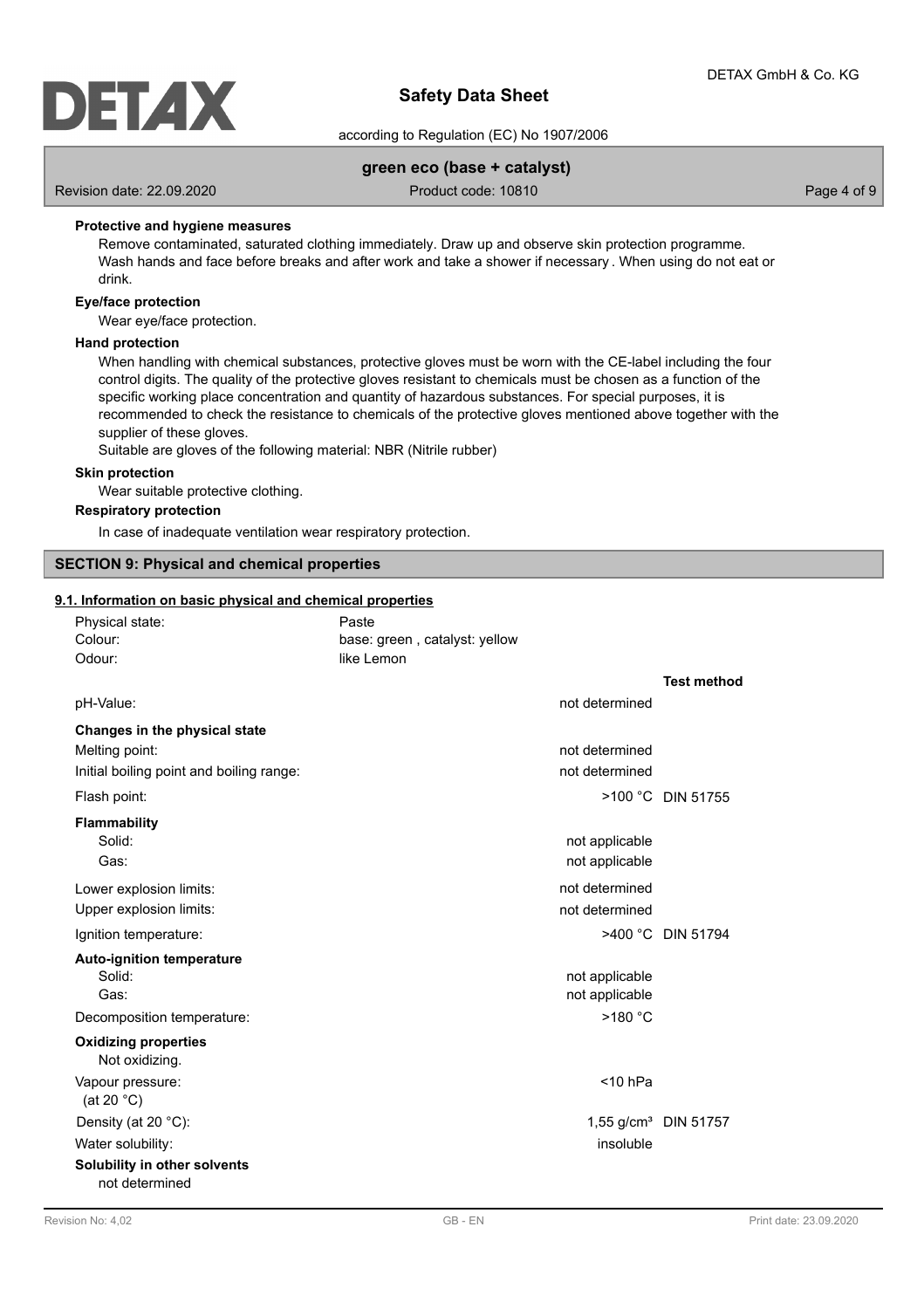

according to Regulation (EC) No 1907/2006

| green eco (base + catalyst)                  |                          |             |  |  |
|----------------------------------------------|--------------------------|-------------|--|--|
| Revision date: 22,09,2020                    | Product code: 10810      | Page 5 of 9 |  |  |
| Partition coefficient:                       | not determined           |             |  |  |
| Viscosity / dynamic:<br>(at 23 $^{\circ}$ C) | 1500000 mPa s BROOKFIELD |             |  |  |
| Vapour density:                              | not determined           |             |  |  |
| Evaporation rate:                            | not determined           |             |  |  |
| 9.2. Other information                       |                          |             |  |  |
| Solid content:                               | not determined           |             |  |  |

## **SECTION 10: Stability and reactivity**

## **10.1. Reactivity**

No hazardous reaction when handled and stored according to provisions.

# **10.2. Chemical stability**

The product is stable under storage at normal ambient temperatures.

## **10.3. Possibility of hazardous reactions**

Reacts with : Acids, alkalis, alcohols, powdered metals or metal oxides with release of hydrogen.

## **10.4. Conditions to avoid**

Temperatures > 150°C/ 302 °F.

# **10.5. Incompatible materials**

No information available.

## **10.6. Hazardous decomposition products**

In case of thermic decomposition hydrogen is released. At a temperature of approx. 150°C/ 302°F a small amount of formaldehyde can be released by oxidative degradation.

## **SECTION 11: Toxicological information**

## **11.1. Information on toxicological effects**

## **Acute toxicity**

Based on available data, the classification criteria are not met.

For the product itself no toxicological data are available. In products with a comparable composition, a LD50 (orally, species rat) of > 5000 mg/kg has been found.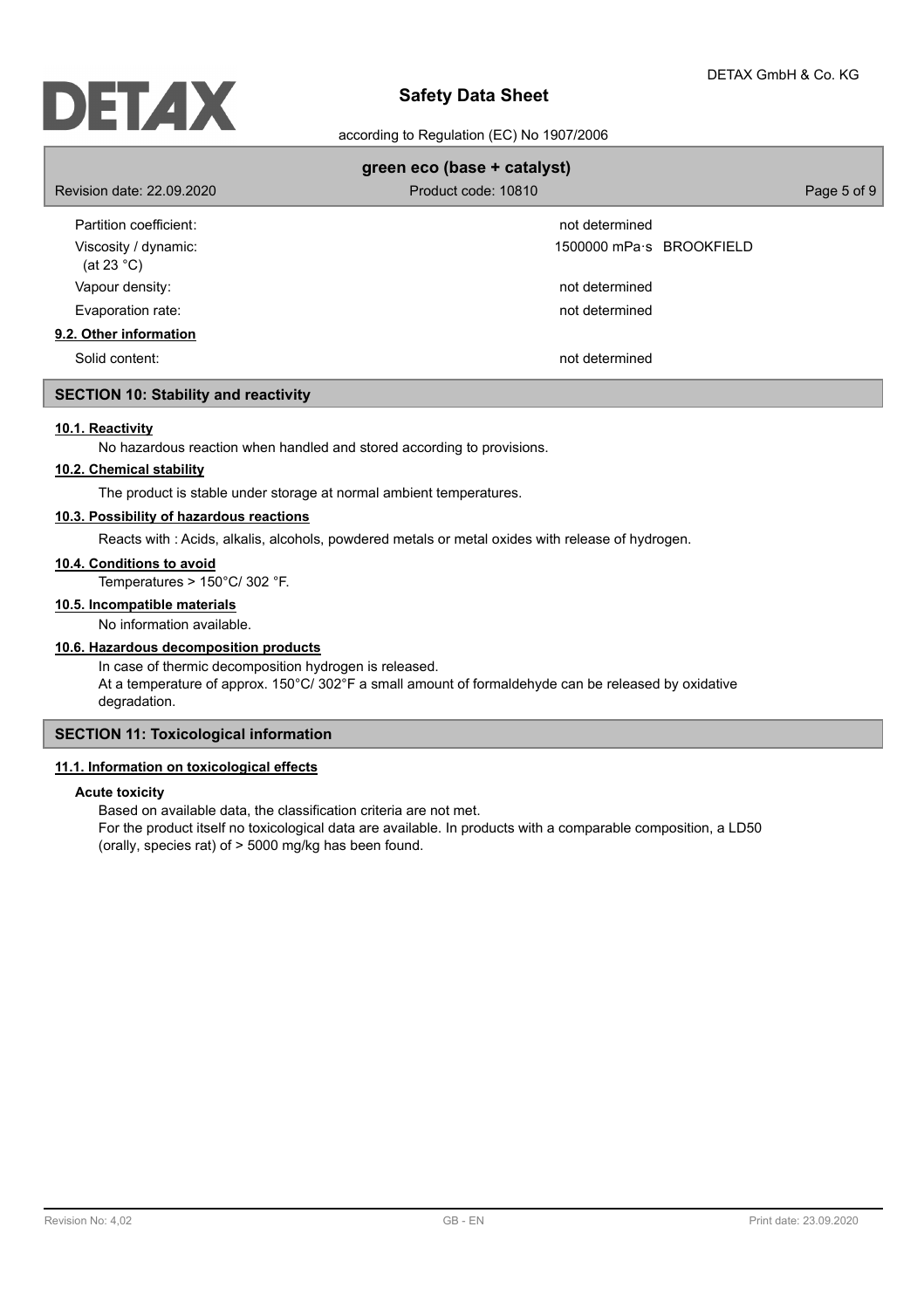

## according to Regulation (EC) No 1907/2006

## **green eco (base + catalyst)**

Revision date: 22.09.2020 **Product code: 10810** Product code: 10810

| CAS No    | <b>Chemical name</b>          |                           |           |         |               |                 |
|-----------|-------------------------------|---------------------------|-----------|---------|---------------|-----------------|
|           | Exposure route                | Dose                      |           | Species | Source        | <b>I</b> Method |
| 8042-47-5 | paraffin oil                  |                           |           |         |               |                 |
|           | oral                          | LD50<br>mg/kg             | >5000     | Rat     | <b>OECD</b>   |                 |
|           | dermal                        | LD <sub>50</sub><br>mg/kg | >2000     | Rabbit  | <b>OECD</b>   |                 |
|           | inhalation (4 h) vapour       | LC50                      | $>5$ mg/l | Rat     | OECD          |                 |
| 540-97-6  | Dodecaemthylcyclohexasiloxane |                           |           |         |               |                 |
|           | oral                          | LD <sub>50</sub><br>mg/kg | 2000      | Rat     |               |                 |
|           | dermal                        | LD50<br>mg/kg             | 2000      | Rat     |               |                 |
| 541-02-6  | Decamethylcyclopentasiloxane  |                           |           |         |               |                 |
|           | oral                          | LD <sub>50</sub><br>mg/kg | >24100    | Rat     | <b>GESTIS</b> |                 |
|           | dermal                        | LD <sub>50</sub><br>mg/kg | >2000     | Rabbit  |               | <b>OECD 402</b> |
|           | inhalation (4 h) vapour       | LC50                      | 8,67 mg/l | Rat     |               | OECD 403        |
| 556-67-2  | octamethylcyclotetrasiloxane  |                           |           |         |               |                 |
|           | oral                          | LD <sub>50</sub><br>mg/kg | 4800      | Rat     |               | <b>OECD 401</b> |
|           | dermal                        | LD50<br>mg/kg             | >2400     | Rabbit  |               | <b>OECD 402</b> |
|           | inhalation (4 h) vapour       | LC50                      | 36 mg/l   | Rat     | <b>GESTIS</b> | OECD 403        |

## **Irritation and corrosivity**

Based on available data, the classification criteria are not met.

## **Sensitising effects**

Contains dipentene, limonene. May produce an allergic reaction.

## **Carcinogenic/mutagenic/toxic effects for reproduction**

Based on available data, the classification criteria are not met.

## **STOT-single exposure**

Based on available data, the classification criteria are not met.

## **STOT-repeated exposure**

Based on available data, the classification criteria are not met.

## **Aspiration hazard**

Based on available data, the classification criteria are not met.

## **SECTION 12: Ecological information**

## **12.1. Toxicity**

The product is not: Ecotoxic.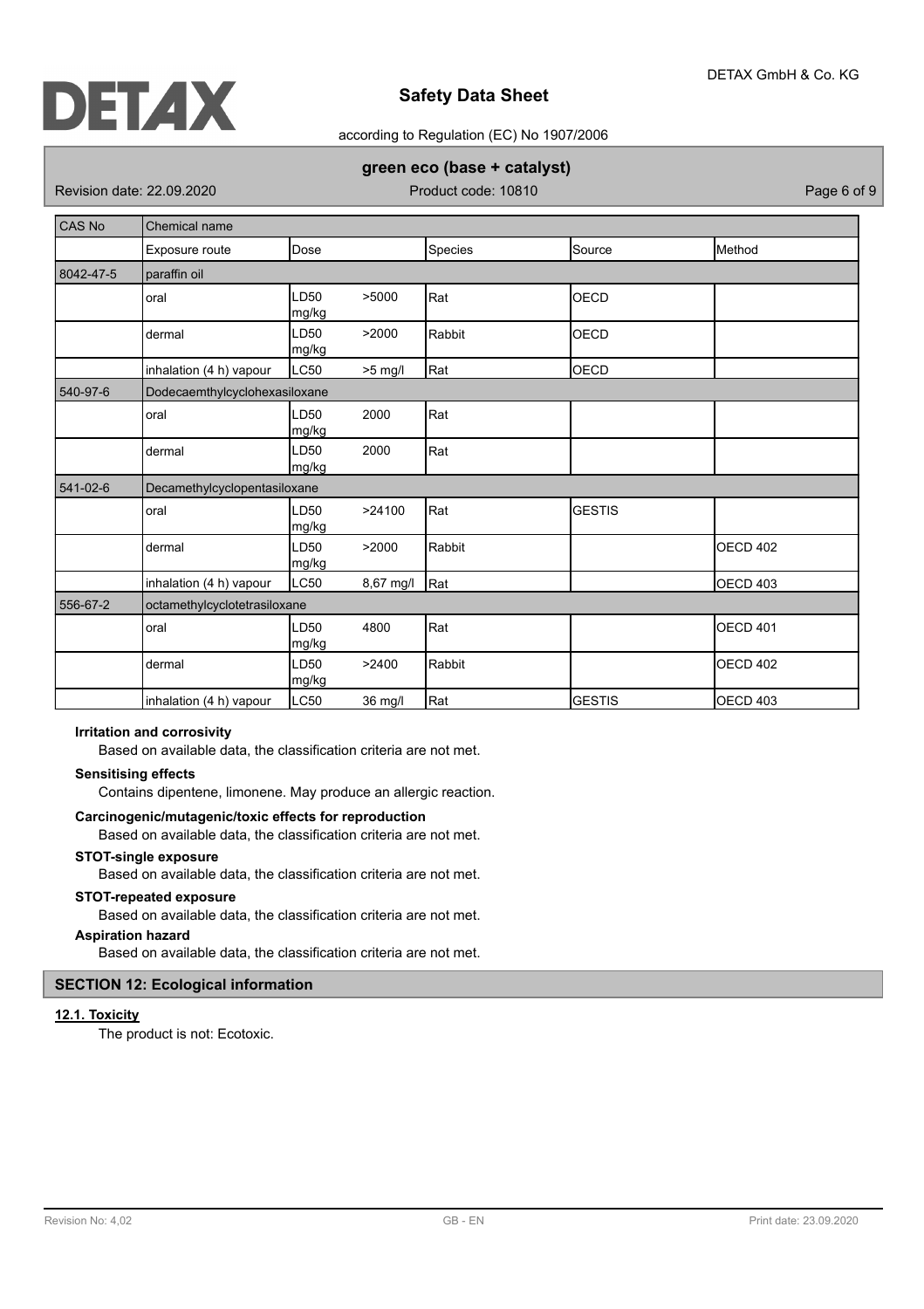

according to Regulation (EC) No 1907/2006

## **green eco (base + catalyst)**

Revision date: 22.09.2020 Product code: 10810 Page 7 of 9

| CAS No    | Chemical name            |                           |       |  |                                         |             |                |
|-----------|--------------------------|---------------------------|-------|--|-----------------------------------------|-------------|----------------|
|           | Aquatic toxicity         | Dose                      |       |  | [h]   [d] Species                       | Source      | <b>IMethod</b> |
| 8042-47-5 | paraffin oil             |                           |       |  |                                         |             |                |
|           | Acute fish toxicity      | <b>LC50</b><br>mg/l       | >1000 |  | 96 hlLeuciscus idus<br>(qolden orfe)    | <b>OECD</b> |                |
|           | Acute algae toxicity     | ErC <sub>50</sub><br>mg/l | >100  |  | 72 hlPseudokirchneriella<br>subcapitata | <b>OECD</b> |                |
|           | Acute crustacea toxicity | EC50<br>mg/l              | >100  |  | 48 h Daphnia magna (Big<br>water flea)  |             |                |

## **12.2. Persistence and degradability**

#### The product has not been tested.

| <b>CAS No</b> | Chemical name                                          |  |  |  |  |  |
|---------------|--------------------------------------------------------|--|--|--|--|--|
|               | Method<br><b>Value</b><br>Source                       |  |  |  |  |  |
|               | Evaluation                                             |  |  |  |  |  |
| 8042-47-5     | paraffin oil                                           |  |  |  |  |  |
|               | OECD 301F/ ISO 9408/ EEC 92/69/V, C.4-D<br>31%<br>28   |  |  |  |  |  |
|               | Not readily biodegradable (according to OECD criteria) |  |  |  |  |  |
| 556-67-2      | octamethylcyclotetrasiloxane                           |  |  |  |  |  |
|               | 3,7%<br>29                                             |  |  |  |  |  |
|               | Not readily biodegradable (according to OECD criteria) |  |  |  |  |  |

#### **12.3. Bioaccumulative potential**

The product has not been tested.

#### **12.4. Mobility in soil**

The product has not been tested.

## **12.5. Results of PBT and vPvB assessment**

Octamethylcyclotetrasiloxane (D4) fulfills the current criteria set forth under Annex XIII of the EU REACH Regulation for PBT and vPvB substances and was included in the candidate list of SVHCs . According to our knowledge of the state of the art, however, D4 cannot be compared with known PBT and/or vPvB substances. The interpretation of the available data by the silicone industry reveals that scientific evidence obtained from field tests essentially points out that D4 does not lead to biomagnification in aquatic and terrestrial food chains. In air, D4 is decomposed by naturally occurring processes in the atmosphere. D-residues which do not decompose in this way in the air are not expected to accumulate from the air in water, the soil or living organisms.

Decamethylcyclopentasiloxane (D5) fulfills the current criteria set forth under Annex XIII of the EU REACH Regulation for vPvB substances and was included in the candidate list of SVHCs. According to our knowledge of the state of the art, however, D5 cannot be compared with known PBT and/or vPvB substances. The interpretation of the available data by the silicone industry reveals that scientific evidence obtained from field tests essentially points out that D5 does not lead to biomagnification in aquatic and terrestrial food chains. In air, D5 is decomposed by naturally occurring processes in the atmosphere. D-residues which do not decompose in this way in the air are not expected to accumulate from the air in water, the soil or living organisms.

Dodecamethylcyclohexasiloxane (D6) fulfills the current criteria set forth under Annex XIII of the EU REACH Regulation for very persistent and very bioaccumulative substances (vPvB) and was included in the candidate list of substances of very high concern (SVHC). According to our knowledge of the state of the art, however, D6 cannot be compared with known persistent, bioaccumulative and toxic (PBT) and/or vPvB substances. The interpretation of the available data by the silicone industry reveals that scientific evidence obtained from field tests essentially points out that D6 does not lead to biomagnification in aquatic and terrestrial food chains. In air, D6 is decomposed by naturally occurring processes in the atmosphere. D-residues which do not decompose in this way in the air are not expected to accumulate from the air in water, the soil or living organisms.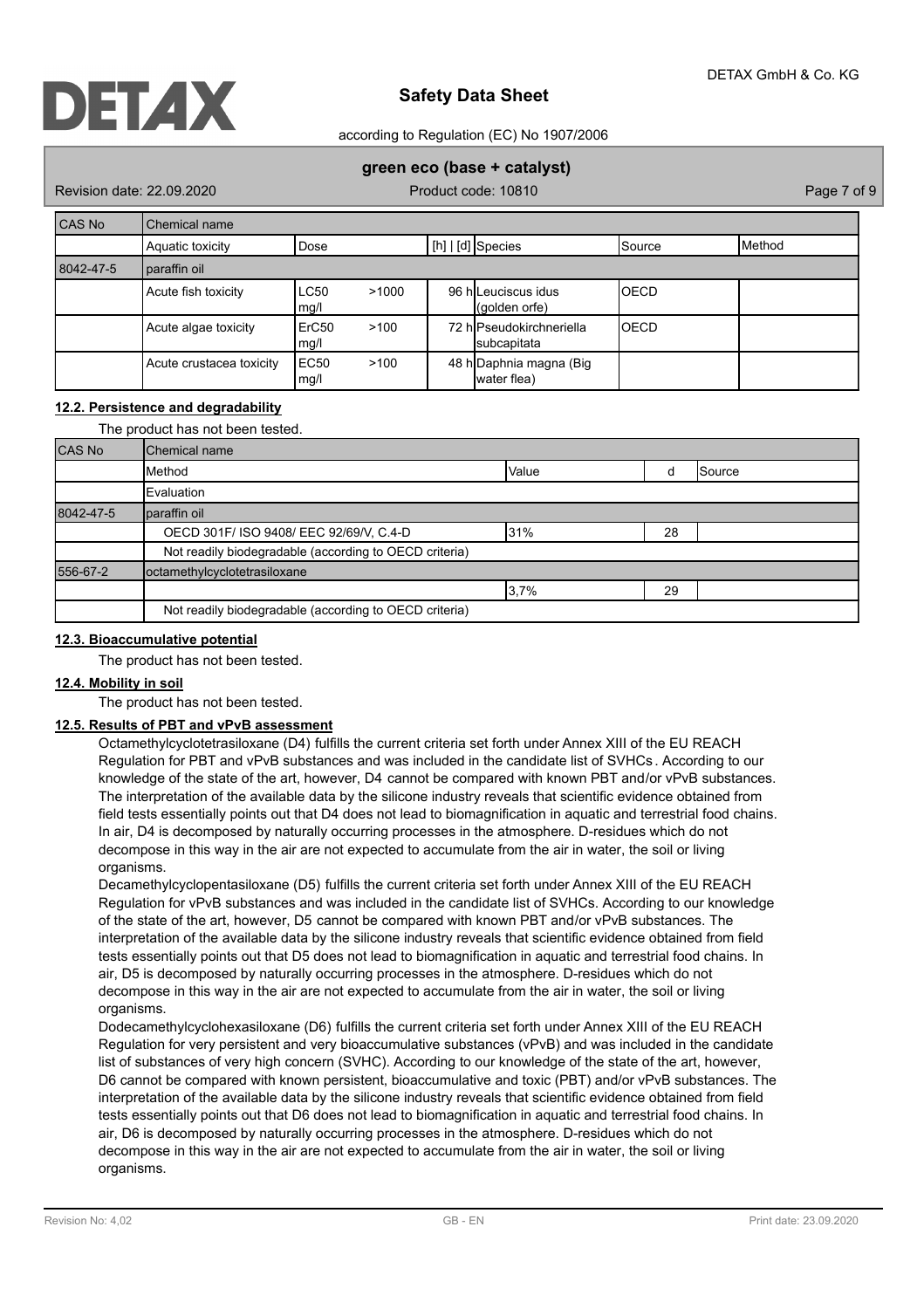# DETAX

# **Safety Data Sheet**

according to Regulation (EC) No 1907/2006

## **green eco (base + catalyst)**

Revision date: 22.09.2020 **Product code: 10810** Product code: 10810

## **12.6. Other adverse effects**

No information available.

# **Further information**

Avoid release to the environment.

## **SECTION 13: Disposal considerations**

## **13.1. Waste treatment methods**

#### **Disposal recommendations**

Do not allow to enter into surface water or drains. Dispose of waste according to applicable legislation.

#### **Contaminated packaging**

This material and its container must be disposed of as hazardous waste. Handle contaminated packages in the same way as the substance itself.

# **SECTION 14: Transport information**

## **Land transport (ADR/RID)**

| 14.1. UN number:                                                         | No dangerous good in sense of this transport regulation.                                |
|--------------------------------------------------------------------------|-----------------------------------------------------------------------------------------|
| 14.2. UN proper shipping name:                                           | No dangerous good in sense of this transport regulation.                                |
| 14.3. Transport hazard class(es):                                        | No dangerous good in sense of this transport regulation.                                |
| 14.4. Packing group:                                                     | No dangerous good in sense of this transport regulation.                                |
| Inland waterways transport (ADN)                                         |                                                                                         |
| 14.1. UN number:                                                         | No dangerous good in sense of this transport regulation.                                |
| 14.2. UN proper shipping name:                                           | No dangerous good in sense of this transport regulation.                                |
| 14.3. Transport hazard class(es):                                        | No dangerous good in sense of this transport regulation.                                |
| 14.4. Packing group:                                                     | No dangerous good in sense of this transport regulation.                                |
| <b>Marine transport (IMDG)</b>                                           |                                                                                         |
| 14.1. UN number:                                                         | No dangerous good in sense of this transport regulation.                                |
| 14.2. UN proper shipping name:                                           | No dangerous good in sense of this transport regulation.                                |
| 14.3. Transport hazard class(es):                                        | No dangerous good in sense of this transport regulation.                                |
| 14.4. Packing group:                                                     | No dangerous good in sense of this transport regulation.                                |
| Air transport (ICAO-TI/IATA-DGR)                                         |                                                                                         |
| 14.1. UN number:                                                         | No dangerous good in sense of this transport regulation.                                |
| 14.2. UN proper shipping name:                                           | No dangerous good in sense of this transport regulation.                                |
| 14.3. Transport hazard class(es):                                        | No dangerous good in sense of this transport regulation.                                |
| 14.4. Packing group:                                                     | No dangerous good in sense of this transport regulation.                                |
| 14.5. Environmental hazards                                              |                                                                                         |
| <b>ENVIRONMENTALLY HAZARDOUS:</b>                                        | no                                                                                      |
| 14.6. Special precautions for user                                       |                                                                                         |
| No dangerous good in sense of this transport regulation.                 |                                                                                         |
| 14.7. Transport in bulk according to Annex II of Marpol and the IBC Code |                                                                                         |
| No dangerous good in sense of this transport regulation.                 |                                                                                         |
| <b>SECTION 15: Regulatory information</b>                                |                                                                                         |
|                                                                          | $\mathbf{r}$ , $\mathbf{r}$ , $\mathbf{r}$ , $\mathbf{r}$ , $\mathbf{r}$ , $\mathbf{r}$ |

## **15.1. Safety, health and environmental regulations/legislation specific for the substance or mixture**

#### **EU regulatory information**

2004/42/EC (VOC): < 1,5%